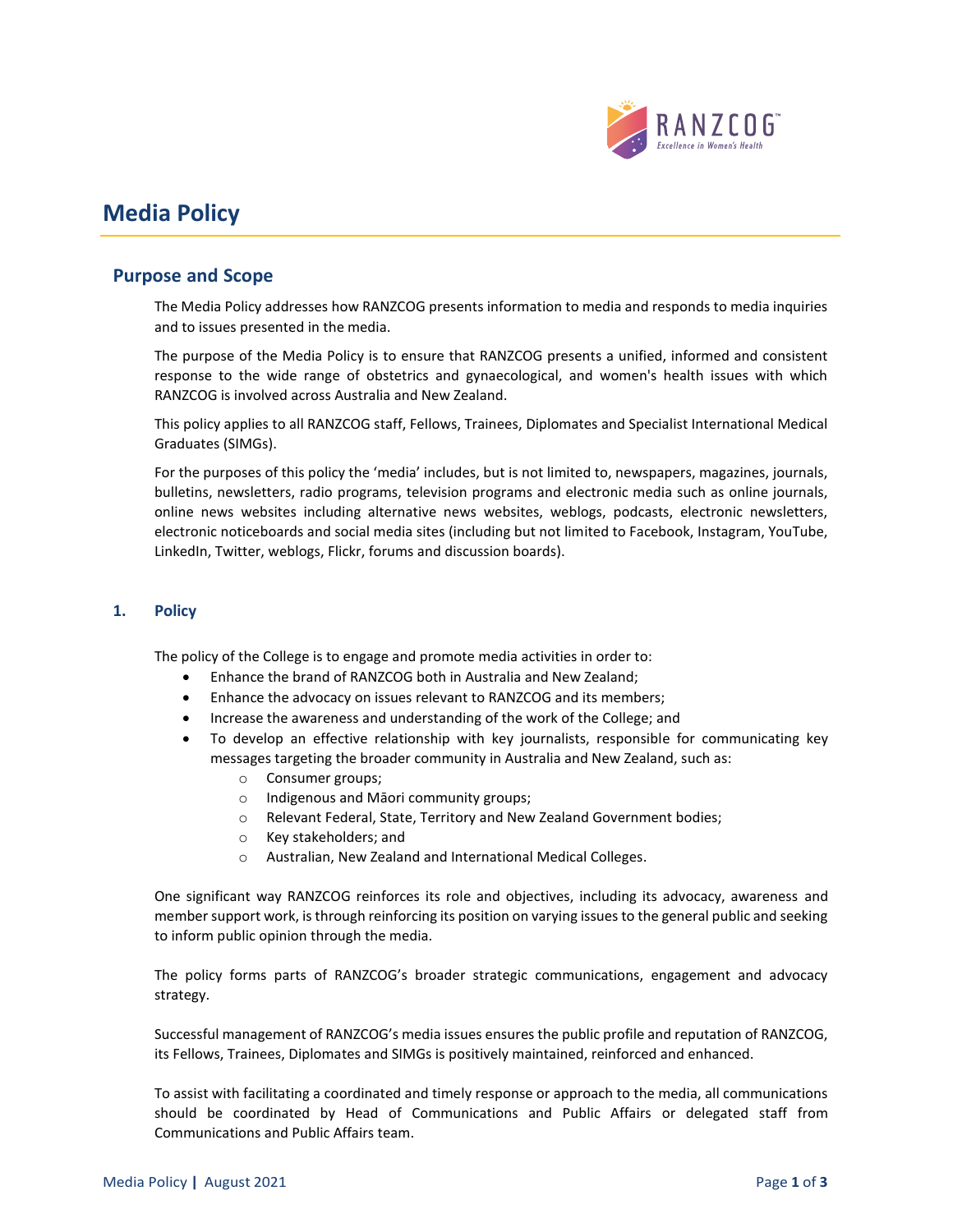### **2. Media spokespeople**

The nominated spokespeople for RANZCOG are:

- I. The President and/or the Vice-President(s). If unavailable this responsibility can be delegated to another RANZCOG Board member or RANZCOG member in accordance with their expertise.
- II. President-Elect and Immediate Past President.
- III. CEO of RANZCOG
- IV. Specific Fellows who are subject matter experts in their chosen field, and/or specific Fellows or employees identified and approved from time to time by RANZCOG, including Committee Chairs of various Board/Council entities.
- V. Te Kāhui Oranga ō Nuku and He Hono Wāhine Chairs.
- VI. State and Territory Committee Chairs.

The President is the (default) primary spokesperson on all College matters. For New Zealand matters, this is the NZ Vice President.

A RANZCOG Board member or RANZCOG member who is a nominated spokesperson are speaking on behalf of RANZCOG and should be identified as a 'RANZCOG spokesperson'.

College staff should coordinate all media activity (both proactive and reactive) with the Head of Communication and Public Affairs and Head of Aotearoa New Zealand Office (for New Zealand media enquiries) in consultation with the CEO, and work closely with Fellows, staff, and other stakeholders to achieve clear outcomes. (

RANZCOG's Head of Communications and Public Affairs can engage with the media to discuss issues, provide background, and to maintain good working relationships with journalists.

### **3. Principles**

In responding to the media RANZCOG will adhere to the following principles.

RANZCOG may:

- Comment on Government Australia (Federal, State and Territory) and New Zealand health policy as it affects obstetrics and gynaecology and women's health in Australia and New Zealand
- Respond and react to comments made by allied health or other agencies
- Comment on authenticated new obstetrics and gynaecology research
- Comment on obstetrics and gynaecology procedures and operations
- Comment on individual obstetrics and gynaecology excellence
- Profile and publicise RANZCOG research or individual obstetrics and gynaecology research
- Profile and publicise the work of RANZCOG committees, and New Zealand and State and Territory Committees
- Comment on matters to which it has previously gone on record to discuss, or matters in which it has a stated position that is publicly available for review/comment, and
- Comment on matters which, in the opinion of the President, are of significant public interest.

RANZCOG does not: